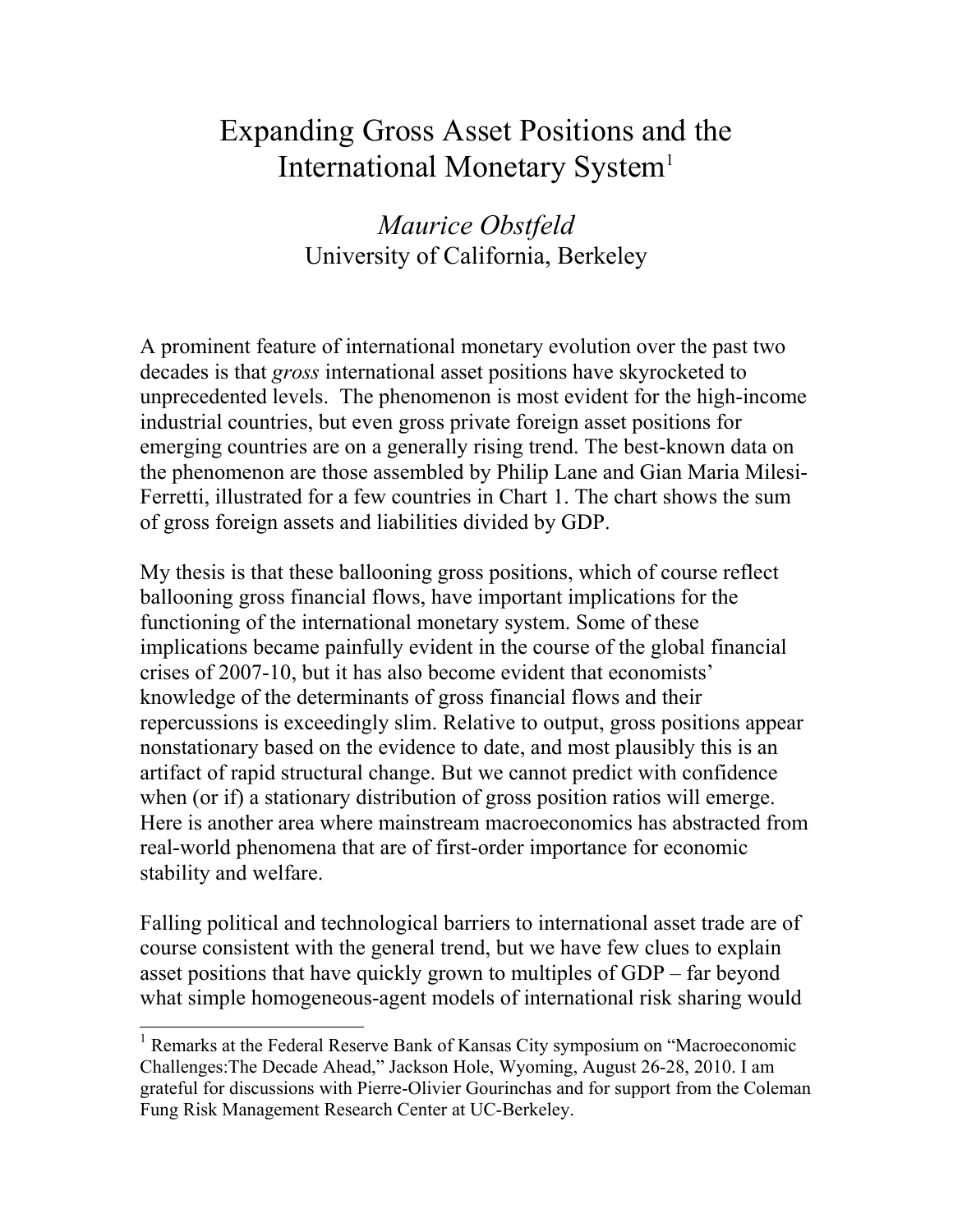imply. And there is the suspicion that the proliferation of leverage may reflect economic distortions, and/or magnify the impacts of any distortions. Clearly there are large multipliers at work. But how big are they, what determines their size, how do they differ by currency – and most importantly, what in the heck is being multiplied? The analytics and empirics on the topic are likely to be messy, but there is a dire need for intellectual progress on paradigms that can inform policy makers as they monitor the world economy.

I would like to organize my remarks around three related areas where a consideration of gross asset positions seems critical for the organization of the international monetary system going forward:

- 1. The significance of the current account balance as conventionally measured.
- 2. The determination of exchange rates in crisis environments.
- 3. The need for international lenders of last resort.

This list does not, of course, exhaust the set of relevant policy problems. For example, the proliferation of gross cross-border flows has obviously complicated the task of prudential financial supervision and vastly raised the premium on an internationally coordinated approach. Given net flows, larger gross flows place greater absorption pressures on potentially fragile financial systems, leading to a greater need for more comprehensive and globally coordinated supervision. In the absence of such coordination, it is hard to see how countries will be able to avoid capital controls as they seek second- or third-best national solutions. Moreover, it is likely that international regulatory arbitrage is a significant contributor to the proliferation of leverage, and hence of gross positions (Acharya and Schnabl 2009). Despite the urgent importance of the topic, however, time constraints will allow me to touch on global financial regulation only tangentially today.

#### **The Changing Role of the Current Account**

Conventional measures of national income omit capital gains and losses on assets such as equities, housing, and foreign-currency bonds. Likewise the current account balance, which measures only the excess of national income over total absorption, leaves out any cross-border changes in capital asset values. Calculations of the net international investment position (NIIP) must somehow correct for these valuation changes, however, to get an accurate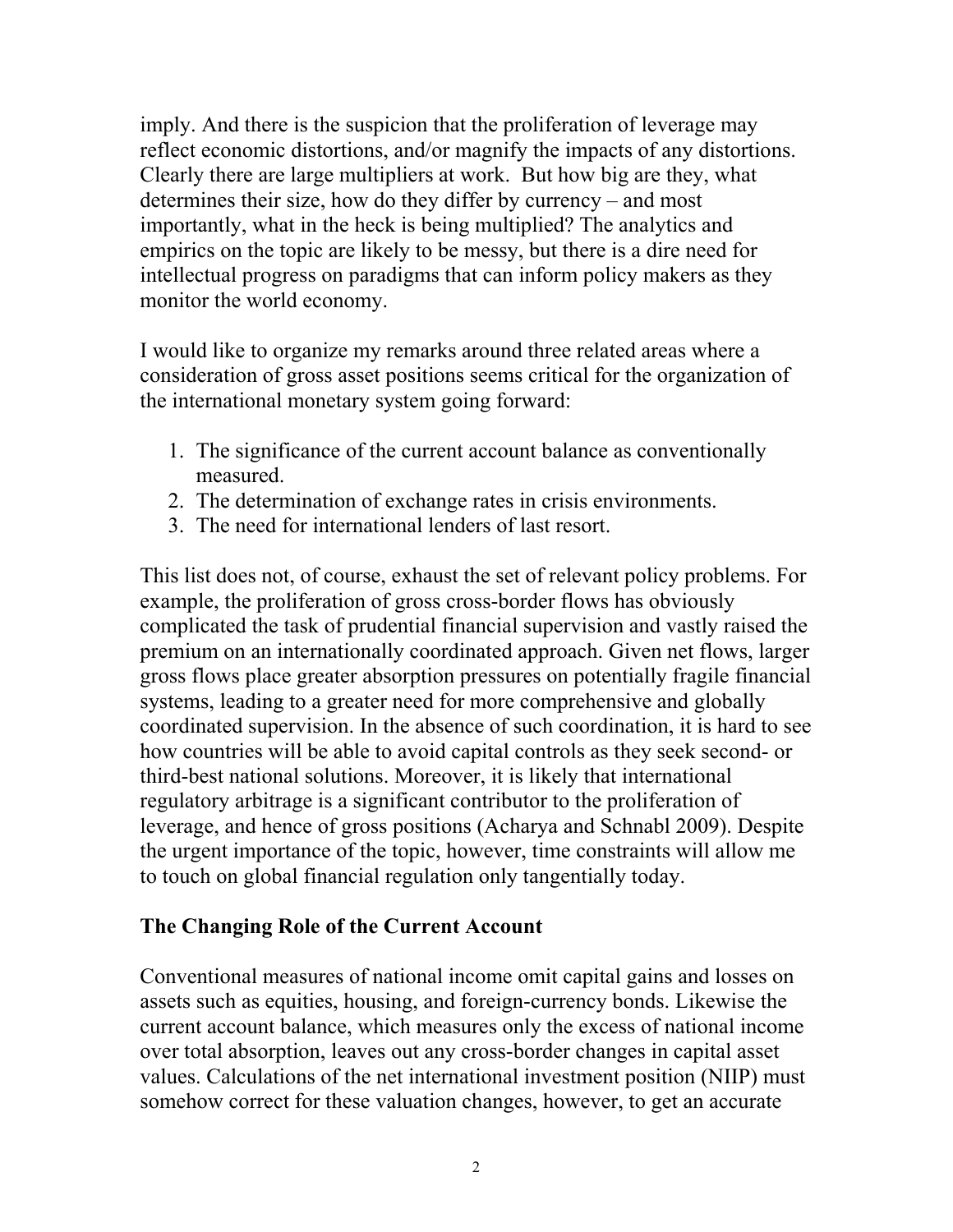quantitative estimate of a country's overall obligations to, or claims on, the rest of the world.

Chart 2 shows the net financial flow balance for the US (the current account apart from errors and omissions) along with the valuation adjustment calculated by the BEA when direct investments are counted at market value. The visual impression is quite sobering, though the general phenomenon is by no means restricted to the US. Wide swings in asset valuation – due to exchange rate changes, bond price movements, and equity-price movements – dwarf the effect of financial flows. Sometimes, these work in opposition to the current account, even improving the NIIP despite a large current account deficit (e.g., most years between 2003 and 2007). In the crisis year 2008, price changes took \$2.2 trillion off the US NIIP. This is equivalent to more than three TARPs, though somewhat shy of China's total current foreign exchange reserves. Valuation changes added more than \$1.4 trillion to the NIIP in 2009, by which time the US current account deficit had shrunk to only about \$400 billion.

We know very little about why the US holds the net international portfolio it does – long on equity, short on debt, long on foreign currency, short on dollars. Gourinchas and Rey (2007) have shows that, historically, higher US net exports predict lower returns on the US NIIP, but the structural economic mechanism at work is unclear. Moreover, it is much weaker, if present at all, for industrial countries other than the US. For emerging markets that borrow primarily in foreign currencies, one can make a theoretical case that *lower* net exports predict lower returns on the NIIP (Obstfeld 2004). But we are far from having established a reliable structural relation between current account balances and external valuation changes. In Chart 2 for the U.S., large valuation swings are evident well before the recent crisis, though the crisis accentuated their magnitude dramatically.

In this world, national solvency may be related only tangentially to the current account flow. Asset price developments can rapidly inflict losses in the NIIP equal to double-digit percentages of GDP. Had we a better understanding of asset-price determination, the incentives on the margin for policy distortion would be truly worrisome. Moreover, forecasts of national solvency become problematic. One suspects that most of the losses are borne by those with the financial capacity to bear them, but we don't really know who is exposed, how deep are their pockets, who are their counterparties,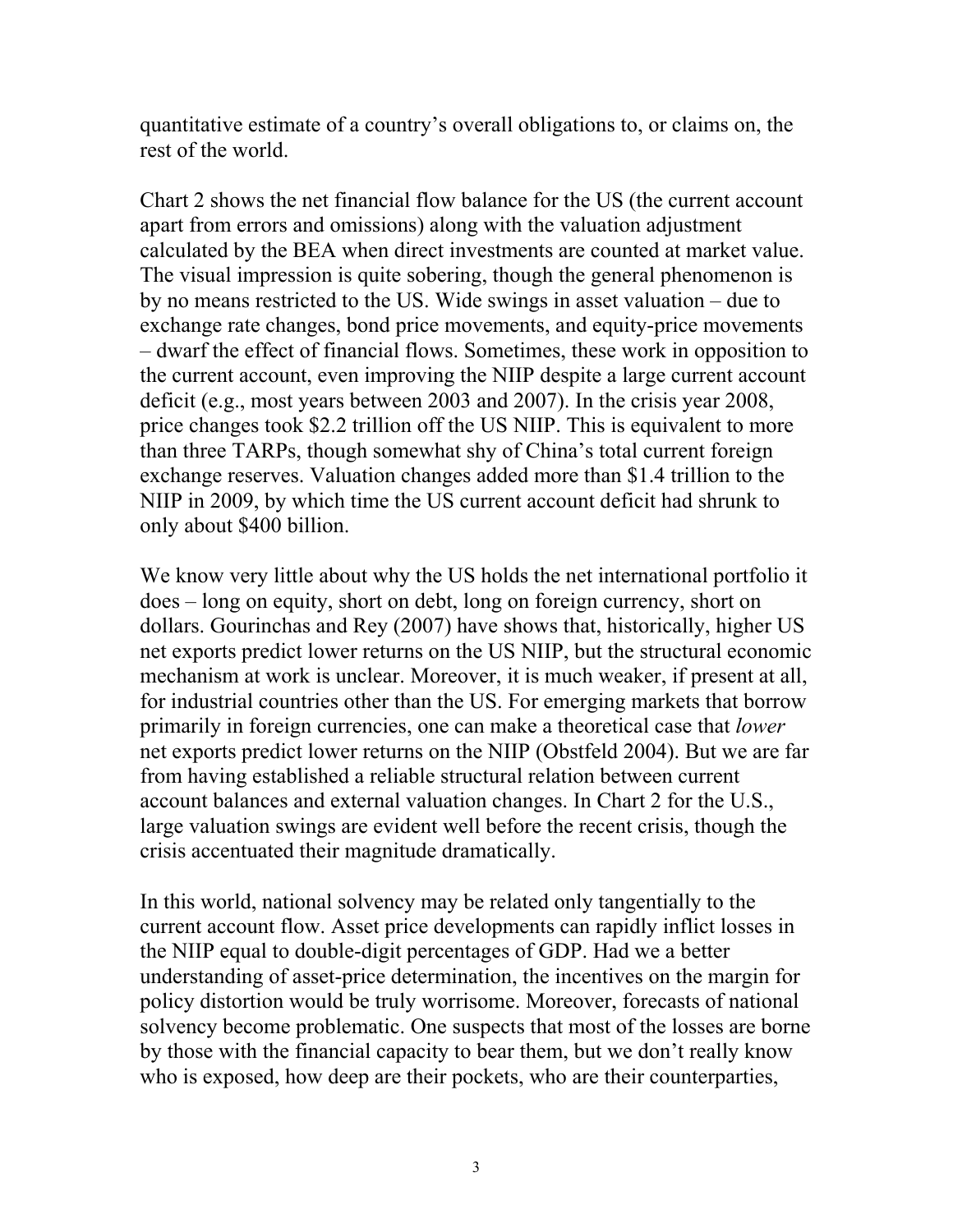etc. Solvency is less of an issue if more liabilities are equity rather than debt – not the US position, as noted earlier.

This is not to say that the current account, or the issue of "global imbalances" in general, is irrelevant. Far from it. When a country such as China runs a surplus, its absorption still falls short of its income and global equilibrium will require a corresponding excess of absorption over income elsewhere in the world. This could raise problems of global deflation in deficit regions if, as is the case for the US today, there is pressure for the public sector to reduce its borrowing and the private sector to continue deleveraging.

A country able to have a negative balance on current account still can maintain lower real interest rates with less pressure for currency depreciation, as was arguably the case for the US during the buildup of its housing bubble in the last decade.

## **Exchange Rates and Gross International Asset Positions**

Gourinchas, Rey, and Govilllot (2009) suggest that the US pays lower returns on external liabilities than it earns on comparable external assets, and that the reason is an expected large transfer to the rest of the world in worldwide crisis situations. In this account, the large negative spike in Chart 2 represents a US insurance payment to foreigners, which the foreigners purchase by effectively lending to the US at relatively low interest rates in normal times. Thus, the role of the dollar as "safe haven" goes hand in hand with the "exorbitant privilege" of financing foreign deficits cheaply.

The nature and causes of the exorbitant privilege are hotly debated, but the dollar's safe haven role seems amply borne out in recent years and months. Chart 3 illustrates the dollar's very sharp appreciation after the Lehman Brothers collapse in September 2008, as well as the qualitatively similar dynamics during the initial stage of the euro zone sovereign debt crisis in early 2010. The accompanying fall in US Treasury interest rates accentuates the wealth transfer from the US to foreigners in these episodes. The unanswered question is: Why is the dollar viewed as a safe haven? That is, why does it strengthen in global crises?

We really don't know. There is a more general tendency for low-interest currencies, such as the yen, to exhibit asymmetric appreciation risk in the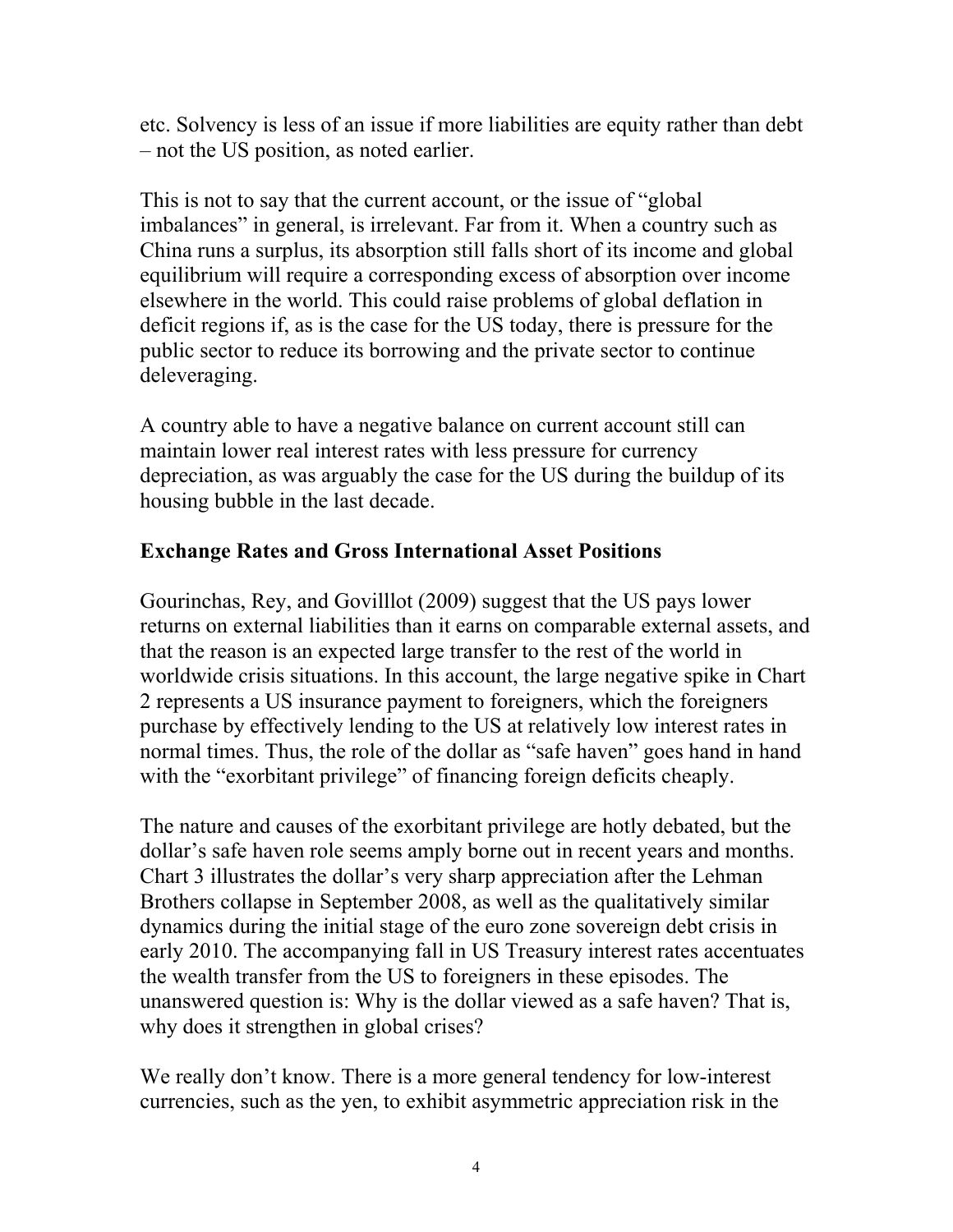context of carry trades, but the roots of that regularity also are mysterious (Brunnermeier et al. 2008). One suggestion concerning the dollar is connected to the liquidity of dollar funding markets, and the effect of that on the size of gross dollar positions.

Prior to the outbreak of the subprime crisis, European banks went heavily into US asset-backed securities. Having no retail dollar deposit base, they funded the purchases with short-term dollar borrowing. This funding dried up in the crisis and FX swap markets also malfunctioned. European banks borrowed euros and sold them for dollars to repay debts, placing upward pressure on the dollar (McCauley and McGuire 2009). The Fed introduced its central bank swap lines in December 2007 to counteract such pressures, although their use intensified greatly after the Lehman bankruptcy.

In normal times, dollar markets are characterized by high liquidity and reliability of wholesale short-term funding, so investors have an incentive to take on high leverage so as to earn a carry or exploit regulatory distortions. Thus, high liquidity generates large gross dollar positions. As a result, however, when dollar credit-market conditions tighten in a crisis, there will be a disproportionate demand for dollars to repay short-term debts, and the prices of dollars in other currencies will therefore rise. Whether this mechanism or something related can explain the dollar's behavior in crises is an open question, but I suspect the explanation (or explanations) will revolve around the effects of shifting financial constraints. In the example I have given, changing funding conditions give rise to exchange rate effects in the presence of an initial pure dollar maturity mismatch.

## **Lenders of Last Resort in a World of Globalized Finance**

Chart 4 shows how capital inflows to the US collapsed in the fall of 2008. Current account financing was provided by the liquidation of foreign claims, part of the general deleveraging process, not by new borrowing.

In the face of global credit market disruptions, the Federal Reserve created dollar swap lines that eventually extended to key emerging markets and allowed some foreign central banks to lend dollars without limit. See Chart 4. These programs arguably eased credit market distress and reduced appreciation pressures on the dollar (McGuire and von Peter 2009; Goldberg, Kennedy, and Miu 2010). The swap lines, eventually extended to fourteen countries, were wound down in February 2010 only to be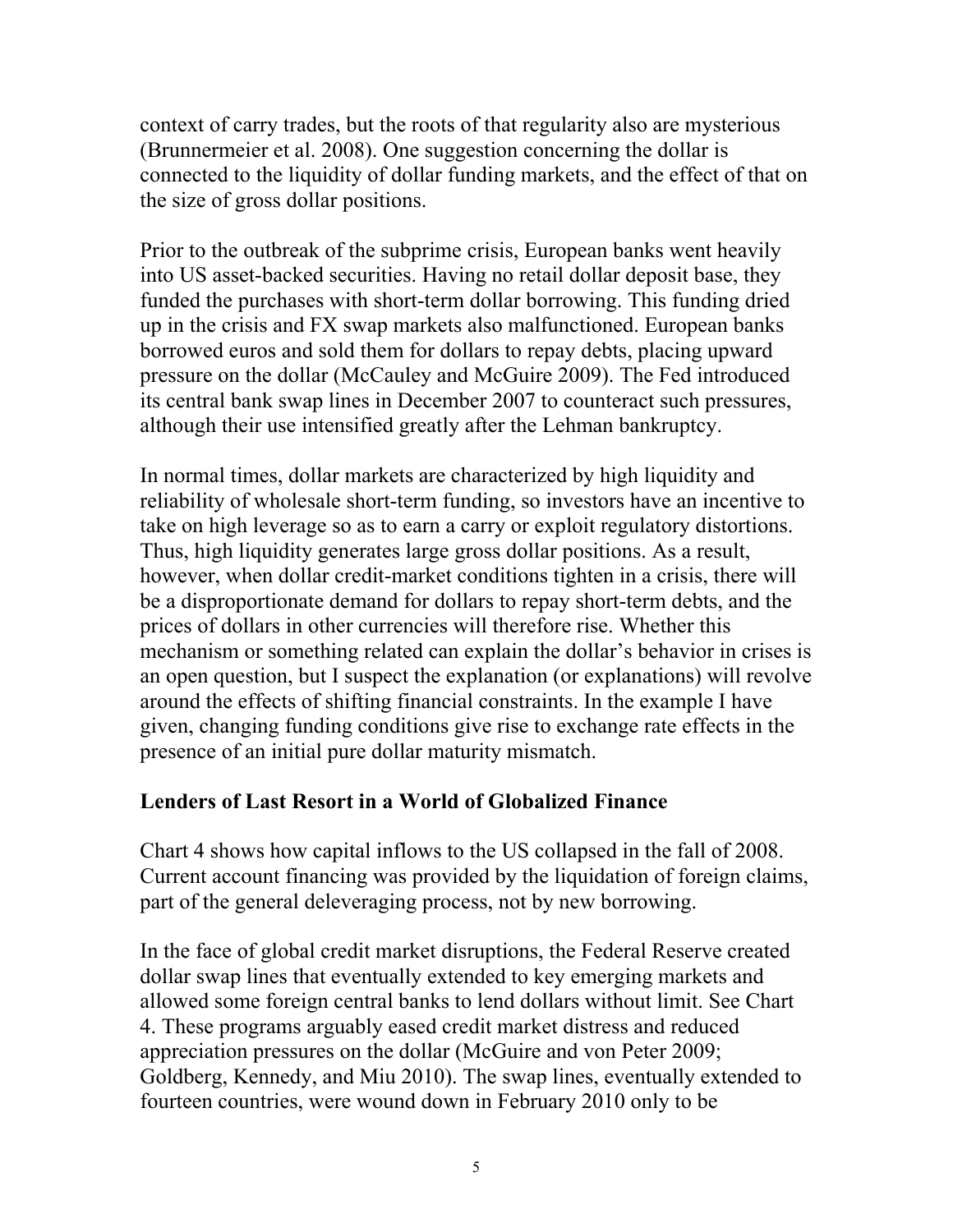reactivated in the face of European sovereign debt worries a few months later. Swap lines were extended by central banks other than the Federal Reserve, including the ECB, Swiss National Bank, Bank of Japan, and People's Bank of China. Figure 7 in McGuire and von Peter (2009) is a comprehensive schematic of the remarkable network of swap lines that evolved during the crisis. $<sup>2</sup>$ </sup>

The gross asset positions leading to the dollar shortage of 2007-08 illustrate how the traditional model of a purely domestic lender of last resort is ill equipped to ensure financial stability in a financially interconnected world. In the crisis, the euro system, for example, was in a position easily to provide euro liquidity, but could not itself manufacture the dollar liquidity needed by European institutions that were unable to access Fed lending on their own or through affiliates. The Fed ultimately responded by subcontracting part of its last-resort dollar lending function to foreign central banks.

In a world of integrated financial centers and multiple currencies, the boundaries within which a central bank can function as a last-resort lender no longer correspond to the boundaries within which a liquidity shortage *in its currency* can arise. Furthermore, the globally interdependent nature of modern financial relationships ensures that market turmoil *outside* the central bank's jurisdiction may well migrate *inside*. This is the basic problem. The incomplete coverage of traditional last-resort lending has long been evident in emerging markets with extensive liability dollarization (Obstfeld 2004; Rajan and Tokatlidis 2005), but its recent prominence in advanced-country financial markets is rather new.<sup>3</sup>

As emerging market economies continue to grow relative to the world economy and some graduate from "original sin," their currencies will inevitably play a larger role in international finance. China seems to have placed its currency firmly on this path, although full convertibility of the yuan is years away. In future crises, tensions in nondollar funding markets

 $\overline{a}$ 

 $2^2$  The Committee on the Global Financial System of the BIS, chaired by Don Kohn, has carried out several valuable *ex post* studies of cross-border funding stresses, for example, Bank for International Settlements (2010).

<sup>&</sup>lt;sup>3</sup> Indeed, a very large number of emerging market economies carried out liquidity operations using foreign exchange reserves during the crisis. See Ishi, Stone, and Yehoue (2009).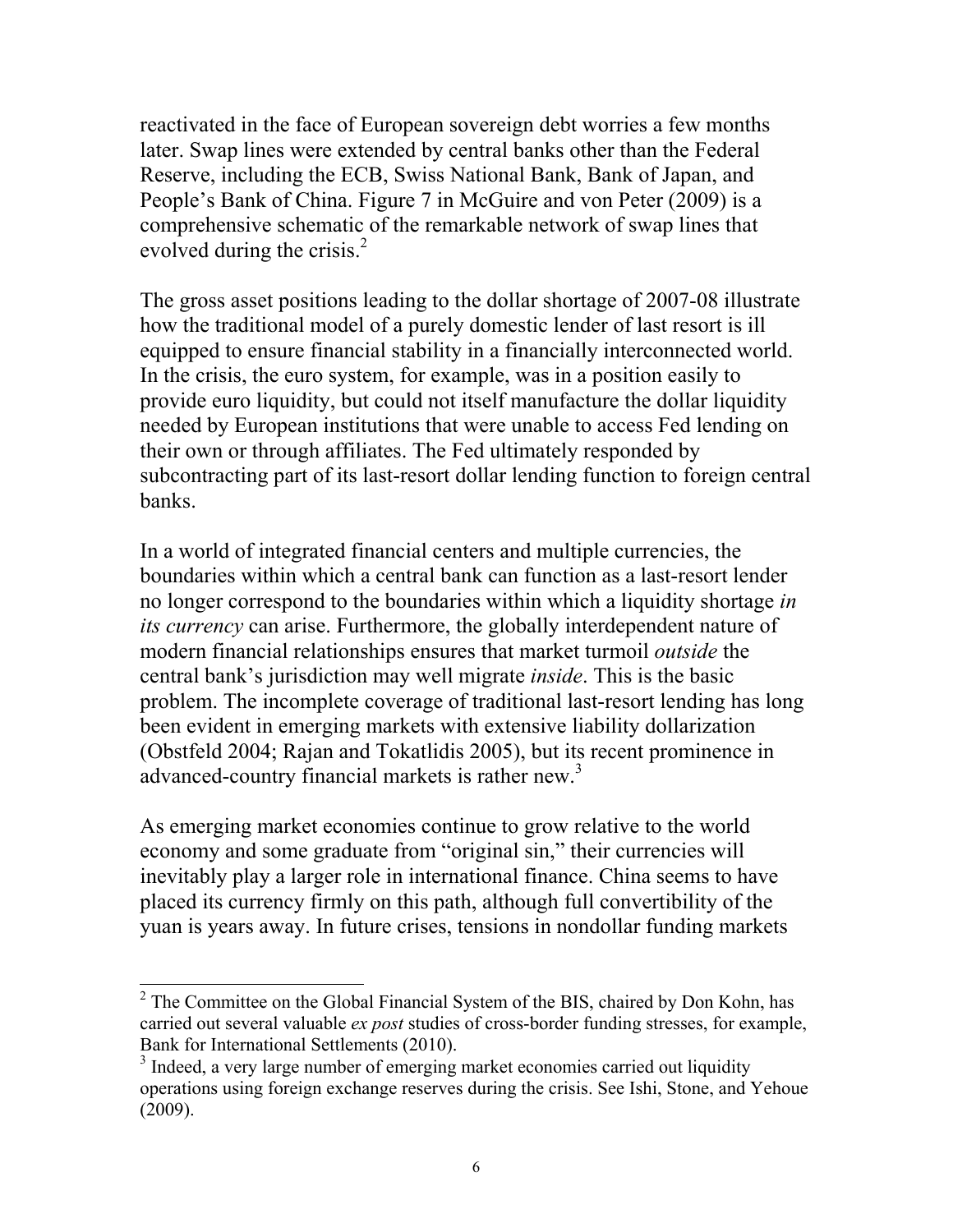therefore may play a larger role than they did in 2007-09, increasing the need for official liquidity support in those currencies.

Aside from *ad hoc* arrangements such as the swap lines, what arrangements could ensure the availability if liquidity in different currencies during crises? In recent years countries, especially outside the high-income grouping, have accumulated large foreign exchange reserves that can be drawn on in crises. Chart 5 shows that emerging and developing countries (as a group) drew down their reserves slightly in the crisis, but have apparently started to return toward their previous accumulation path.

Self-insurance through the hoarding of liquid reserves has a number of disadvantages, however, including:

- 1. Large reserve holdings can be costly.
- 2. Related to the last, costs of sterilization may be significant.
- 3. Some of the contribution of higher reserves to financial stability may be illusory. It may well be that the very event that swells reserves raises, in equal measure, the fragility of the financial system.<sup>4</sup> In general, it may be far from straightforward for markets to assess the adequacy of a reserve war chest relative to the economy's financial vulnerability.
- 4. Official asset flows may have interest-rate effects, while shifts between currencies or other assets can have price effects. Witness the market-moving power of recent Chinese signals concerning European sovereign debt, or the alleged effects on the Japanese yen's exchange rate of alleged Chinese reserve investments in yen. For the reasons set out above, we can expect increasing reserve diversification by currency in the future.
- 5. Related to the preceding price effects, reserve accumulations that are the counterpart of policy-induced current account surpluses are

 4 Think of a domestic bank that attracts a short-term foreign-currency deposit from abroad and trades the foreign-currency proceeds for domestic currency at the central bank's pegged exchange rate. The central bank's reserves are higher, but so is the currency/maturity mismatch of the domestic banking system. In effect, the increase in official reserves is exactly offset by an increased *need* for those reserves. The basic point is that the means through which reserves are acquired does make a difference when we assess their contribution to financial stability. A corollary is that it may be hard to predict the potential short-term demands on reserves in a crisis, as recent experience has shown.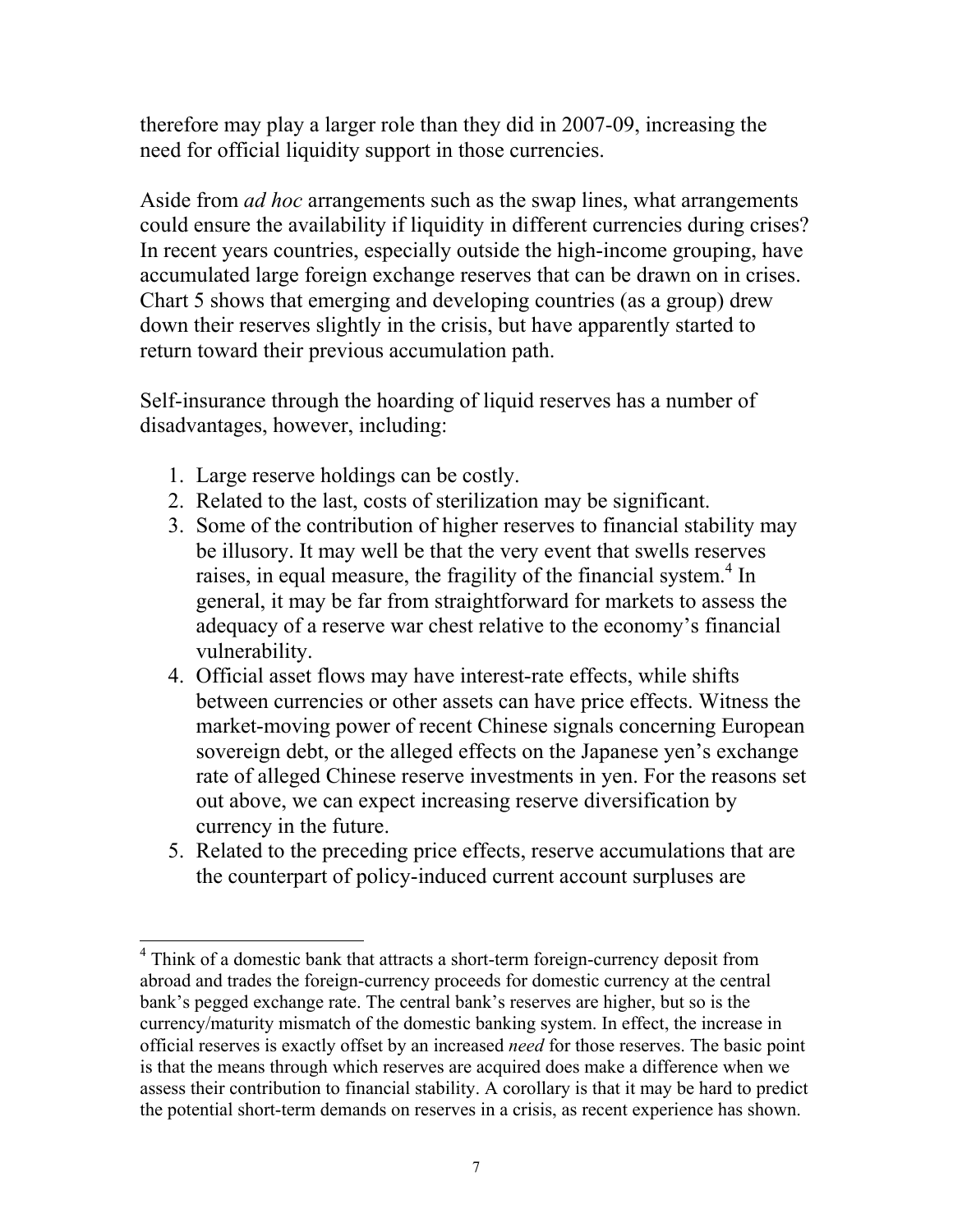deflationary at the global level and force other countries to run possibly unwelcome deficits.

- 6. In a crisis, rapid reserve withdrawals may have adverse effects in other markets – reserves are not *outside* liquidity.
- 7. Governments may be reluctant to use reserves in crises, precisely because high reserves reassure investors (Aizenman and Sun 2010). Thus, even a country with high reserves such as Korea drew on its Fed swap line during the crisis, allowing its reserves to decline only by a relatively small percentage (while the won plummeted by some 60 percent against the dollar). In a global or even regional crisis situation, with investors liquidating assets in those countries that seem to have the weakest fundamentals, an individual country has a clear incentive to hoard reserves so as to appear stronger than its neighbors.<sup>5</sup>

Points 4 through 7 above reflect a *systemic* appraisal of financial stability. Measures such as reserve accumulation and use that enhance the stability of an individual country may simultaneously inflict negative externalities on other countries within the financial system.

Given the shortcomings of self-insurance through reserves, some regularized system of credit lines in different national currencies would be much more efficient, and it would be natural to embody it in an international lender of last resort, as argued by Fischer (1999), Goodhart (1999), Calvo (2009), myself (Obstfeld 2009), and others. The natural candidate to fulfill this role is the IMF, which has the limited capacity to create outside money in many currencies, and presumably has some degree of fiscal backing from member countries should its capital ever be impaired. But IMF resources, even as augmented recently as a result of the global crisis, are clearly inadequate for the challenges posed by the rapid growth of gross positions in international financial markets.

 $\overline{a}$ 

 $<sup>5</sup>$  Korea had a high level of short-term gross foreign currency debt in the fall of 2008, and</sup> it was quite unclear to what extent the issuers of the debt held any corresponding foreigncurrency assets. As a result, the government felt impelled to retain substantial reserves as a guarantee of short-term foreign loans. In addition, the level of dollar swap commitments by domestic entities was uncertain. Baba and Shim (2010) suggest that this made Bank of Korea interventions with reserves less effective than interventions with funds obtained through the Fed's \$30 billion swap line.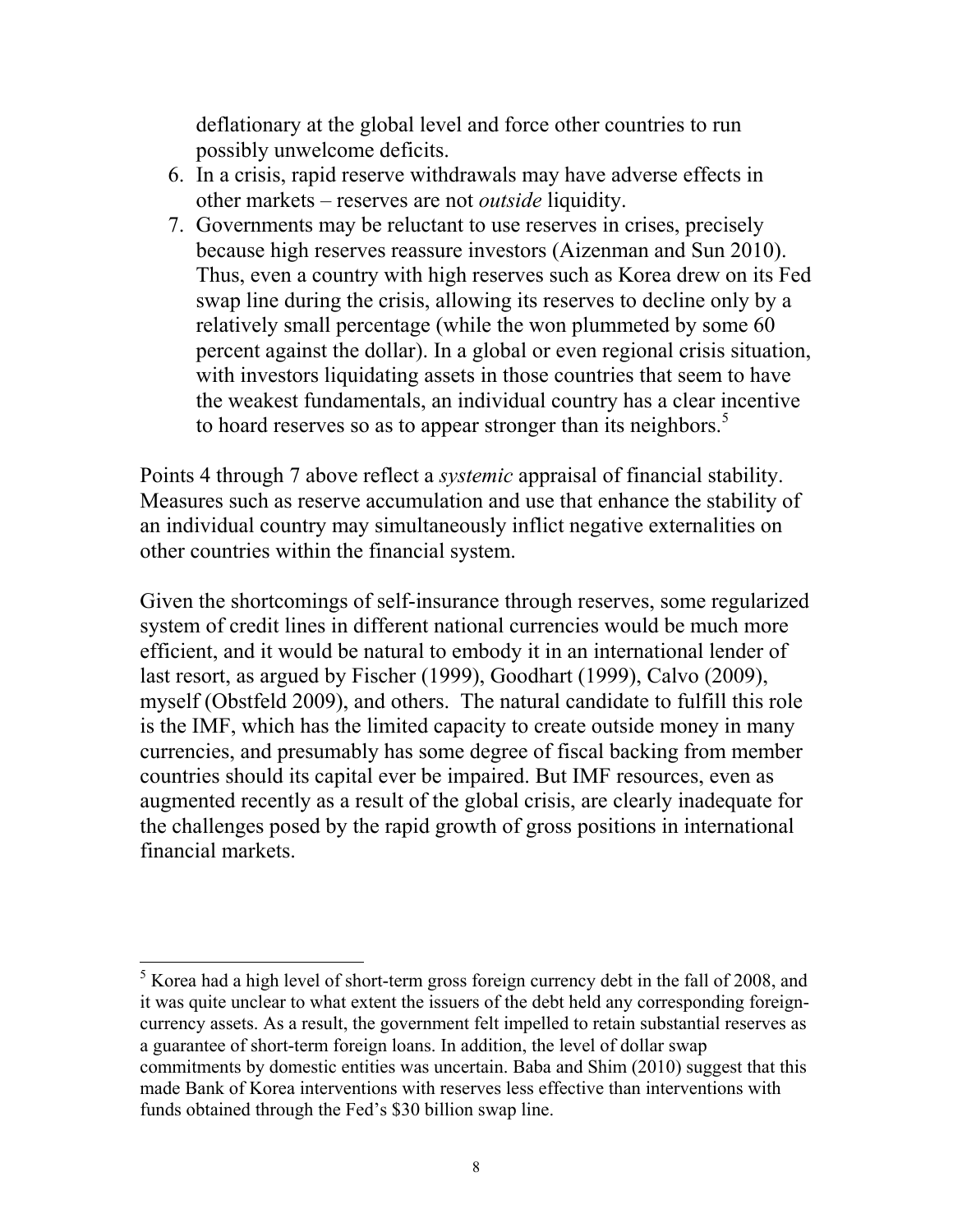Is there an alternative to a supra-national organization, such as the IMF? In a prescient comment written more than a decade ago, Goodhart (1999) made this prediction:

If the IMF were abolished, or so circumscribed in its resources and functions that it could not play an effective LOLR role, the alternative would not be the restoration of a perfectly free market, in which each country stood, or fell, on the basis of its own individual successes. There would, instead, develop an *ad hoc* system of regional (self-help) systems centered on a major currency, and a major power.... Proponents of pure international *laissez-faire* should be aware that the political realities suggest that the result of curtailing the IMF would be a descent into a murkier world of regional major-power groupings, and not a system of pure free markets.

Both the policy response to the 2007-09 crisis and the recent events in the euro zone attest to the accuracy of Goodhart's prediction (as did the earlier Chiang Mai initiative). EU governments have, however, found it useful to bring in the IMF and its checkbook in addition to creating their own bail-out fund, in part because the Fund can more credibly apply pressure to governments, the more so if it has its own money on the line. Thus, regional pooling arrangements or swap lines do not obviate the IMF's financial support role. But regional arrangements have drawbacks of their own. For one thing, regional swap systems inevitably will be driven by regional banking exposures, and that will create further incentives for regional bias in financial flows. For another, regional arrangements that result in multiple LLRs for some borrowers may allow them to evade conditionality of LLR assistance. The supervisor/regulator role and the LLR role are inextricably related, not only for informational reasons, but because the LLR is often in a position to demand corrective or preventative measures.

The Fund's flexible credit lines have been one response to the crisis, but have generated a very limited response among member governments. The shortcomings of these and similar earlier schemes are well known. Unlike the classic LLR, the Fund lends to governments, not directly to financial institutions or into the market. It would make sense for the Fund to evolve complementary, pre-approved credit lines directly to central banks, facilities that can become active without case-by-case Fund-government *ex ante*  negotiations. (The General Arrangements to Borrow of 1962 had this flavor,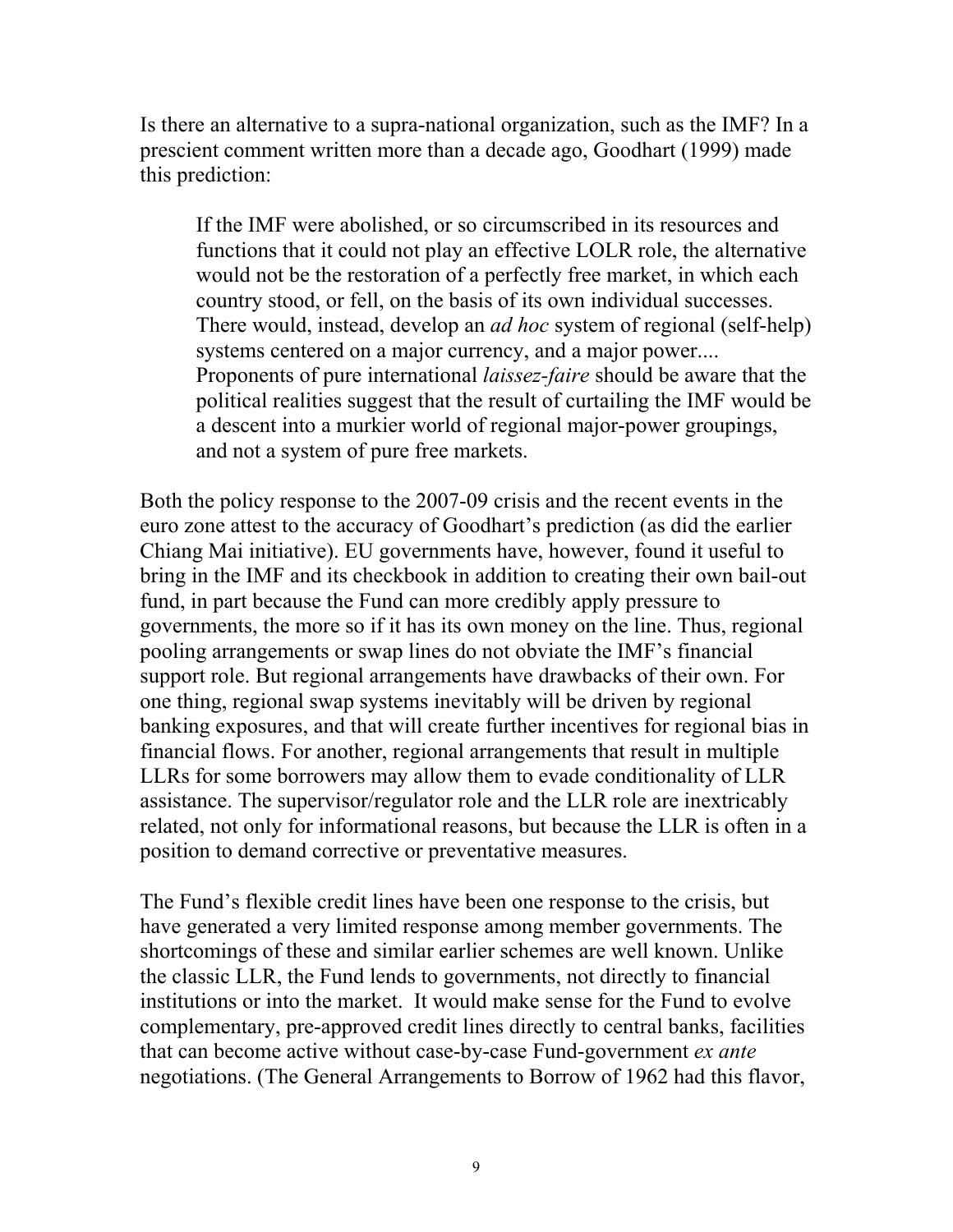but it was intended for balance of payments support, not for large-scale support of financial systems in crisis.)

Coupled with wider statutory central bank independence and, indispensably, member-country subscription to a global financial supervision standard, such a system might mimic the helpful features of the recent *ad hoc* responses to crisis based on credit extension by key central banks. But the safety net's availability would be predictable. As Guttentag and Herring (1983) argued long ago, the worst of all worlds may be one in which LLR support is expected – which surely it now is – but for some reason is unavailable *ex post*.

In such a system, the IMF would not need to monitor individual financial institutions in a comprehensive way, but it (or some other supranational body) would need to monitor the national monitors. The It goes without saying that countries outside the high-income group are going to be key players in light of their increasing presence in international trade and financial markets, so the governance of the IMF needs to be revamped to reflect this reality. In addition, the fiscal backup of the Fund needs to be clarified as its resources are enhanced. The full fiscal capacity of some smaller countries is no longer nearly sufficient to support the balance sheets of the financial institutions headquartered there.

These are ambitious goals, to be sure. But the crises of recent years have illustrated how far financial markets have expanded beyond the limits of global governance, to the detriment of financial stability. Global economic integration will falter absent a supportive global institutional framework, and in that case we can expect an upswing in nationalistic measures of financial and trade protection.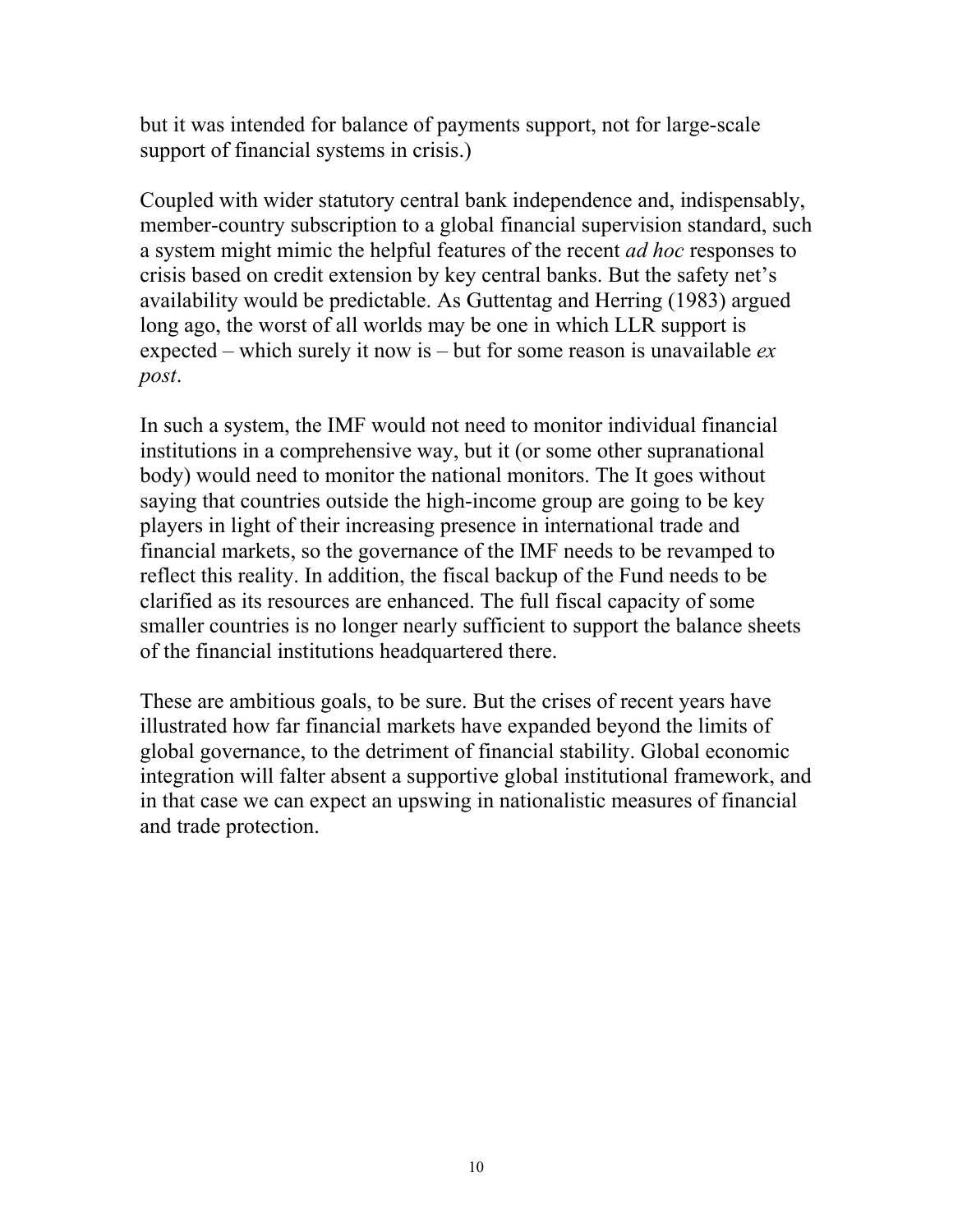#### **References**

Acharya, Viral V. and Phillipp Schnabl. "How Banks Played the Leverage Game." In Viral V. Acharya and Matthew Richardson, editors, *Restoring Financial Stability: How to Repair a Failed System.* New York: John Wiley & Sons, 2009, pp. 83-100.

Aizenman, Joshua and Yi Sun. "The Financial Crisis and Sizable International Reserves Depletion: From 'Fear of Floating' to the 'Fear of Losing International Reserves'?" Mimeo, UC Santa Cruz, May 2010.

Baba, Naohiko and Ilhyock Shim. "Policy Responses to Dislocations in the FX Swap Market: The Experience of Korea." *BIS Quarterly Review* (June 2010): 29-39.

Bank for International Settlements. "The Functioning and Resilience of Cross-Border Funding Markets." CGFS Papers No. 37, Committee on the Global Financial System and Markets Committee, March 2010.

Brunnermeier, Markus K., Stefan Nagel, and Lasse H. Pedersen. "Carry Trades and Currency Crashes." In Daron Acemoglu, Kenneth Rogoff, and Michael Woodford, eds., *NBER Macroeconomics Annual 2008*. Chicago: University of Chicago Press, 2008, pp. 314-47.

Calvo, Guillermo A. "Lender of Last Resort: Put It on the Agenda!" *Vox*, March 23, 2009. URL: http://www.voxeu.org/index.php?q=node/3327, accessed June 24, 2009.

Fischer, Stanley. "On the Need for an International Lender of Last Resort." *Journal of Economic Perspectives* 13 (Fall 1999): 85-104.

Goldberg, Linda S., Craig Kennedy, and Jason Miu. "Central Bank Dollar Swap Lines and Overseas Dollar Funding Costs." Staff Report No. 429, Federal Reserve Bank of New York, January 2010.

Goodhart, Charles A.E. "Myths about the Lender of Last Resort." *International Finance* 2 (1999): 339-60.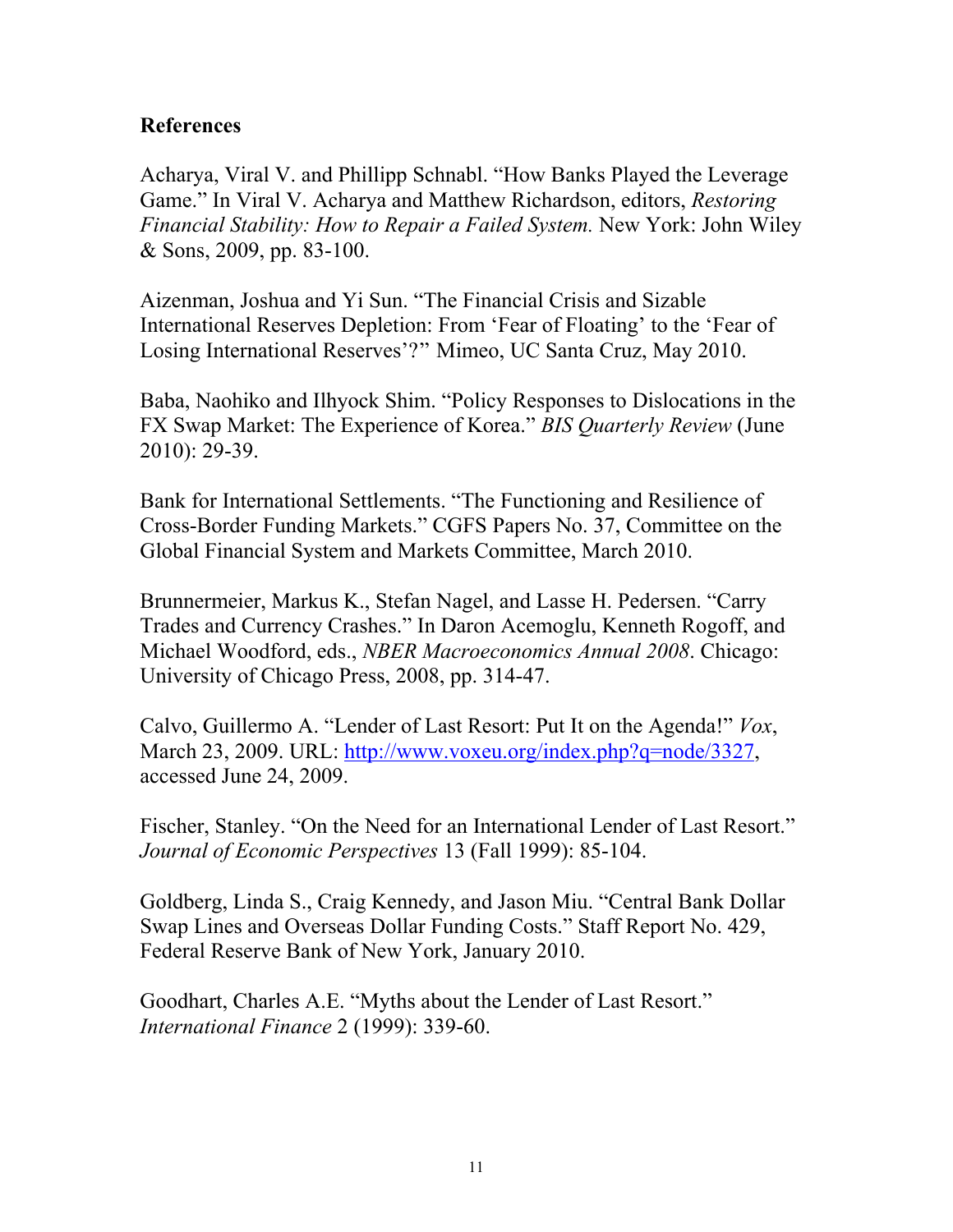Gourinchas, Pierre-Olivier and Hélène Rey. "International Financial Adjustment." *Journal of Political Economy* 115 (August 2007): 665-703.

Gourinchas, Pierre-Olivier, Hélène Rey, and Nicolas Govillot. "Exorbitant Privilege and Exorbitant Duty." Paper presented at the IMES International Conference, Bank of Japan, Tokyo, May 2010.

Guttentag, Jack M. and Richard J. Herring. *The Lender-of-Last Resort Function in an International Context*. Princeton University International Finance Section. Department of Economics. Princeton, NJ: 1983.

Ishi, Kotaro, Mark Stone, and Etienne B. Yehoue. "Unconventional Central Bank Measures for Emerging Economies." IMF Working Paper WP/09/226, October 2009.

McCauley, Robert N. and Patrick McGuire. "Dollar Appreciation in 2008: Safe Haven, Carry Trades, Dollar Shortage, and Overhedging." *BIS Quarterly Review* (December 2009): 85-93

McGuire, Patrick and Götz von Peter. "The US Dollar Shortage in Global Banking and the International Policy Response." BIS Working Papers No. 291, October 2009.

Obstfeld, Maurice. "Globalization, Macroeconomic Performance, and the Exchange Rates of Emerging Economies." *Monetary and Economic Studies*  (Bank of Japan) 22 (December 2004): 29-55.

Obstfeld, Maurice. "Lenders of Last Resort in a Globalized World." *Monetary and Economic Studies* (Bank of Japan) 27 (November 2009): 35- 52.

Rajan, Raghuram G. and Ioannis Tokatlidis. "Dollar Shortages and Crises." *International Journal of Central Banking* 1 (September 2005): 177-220.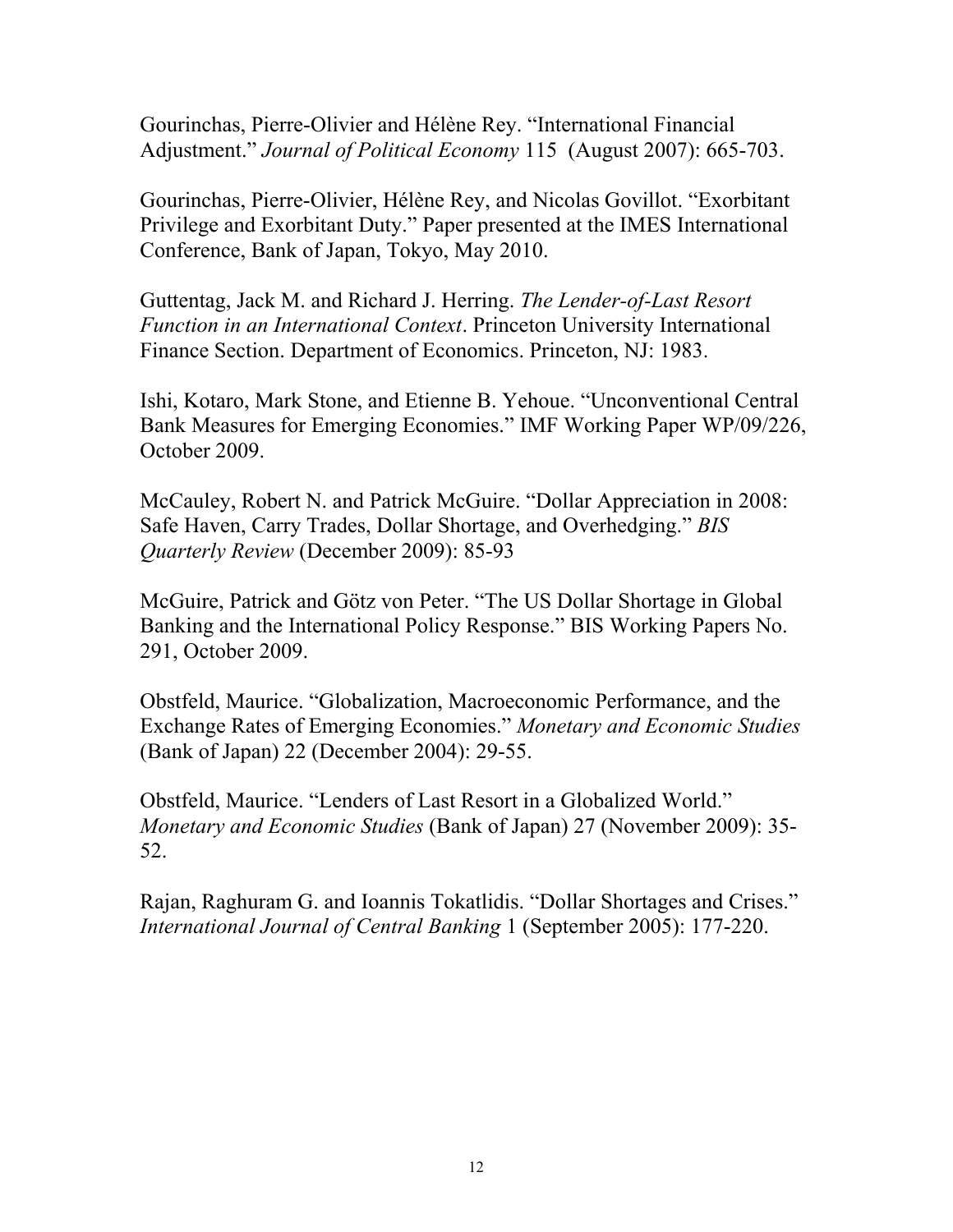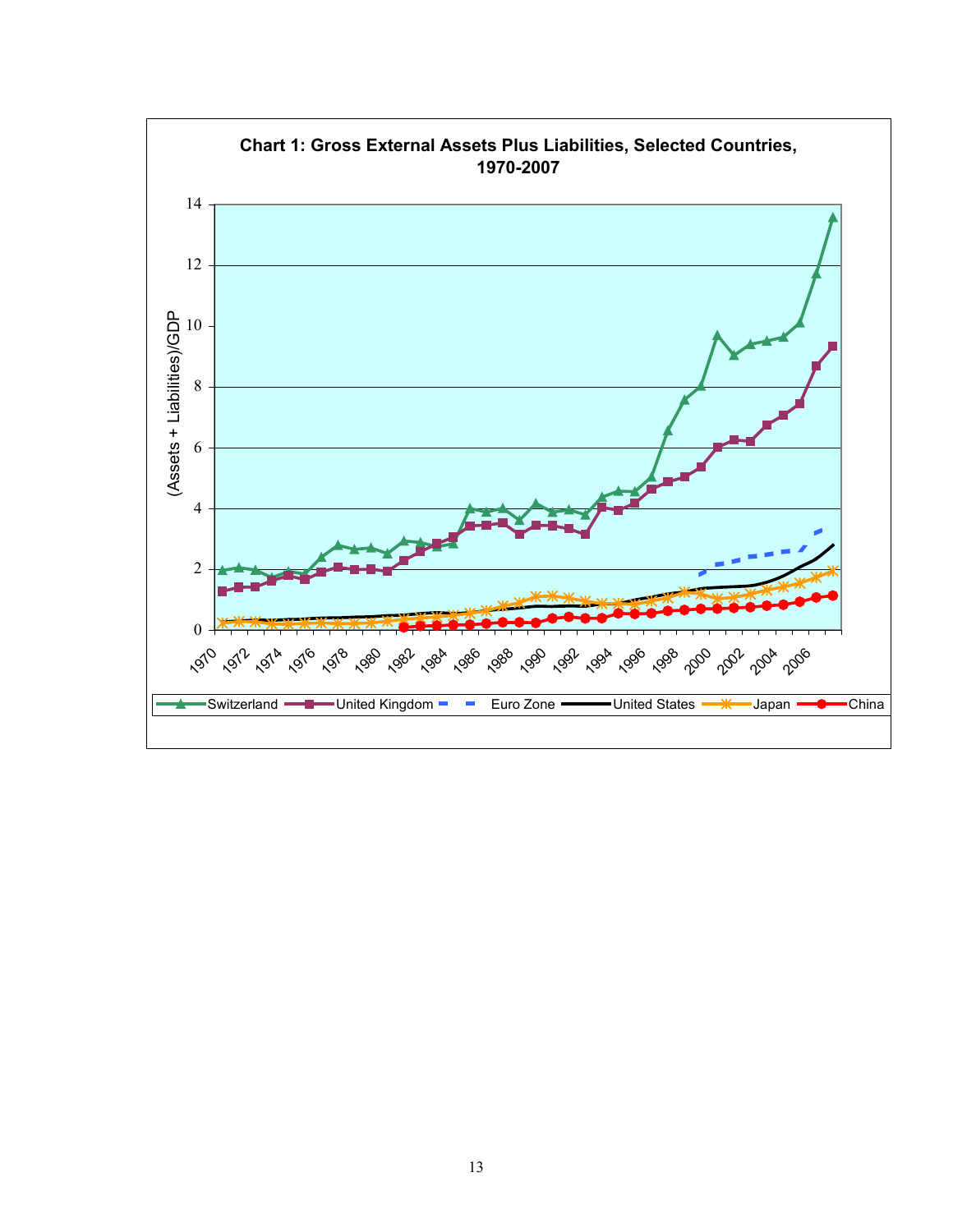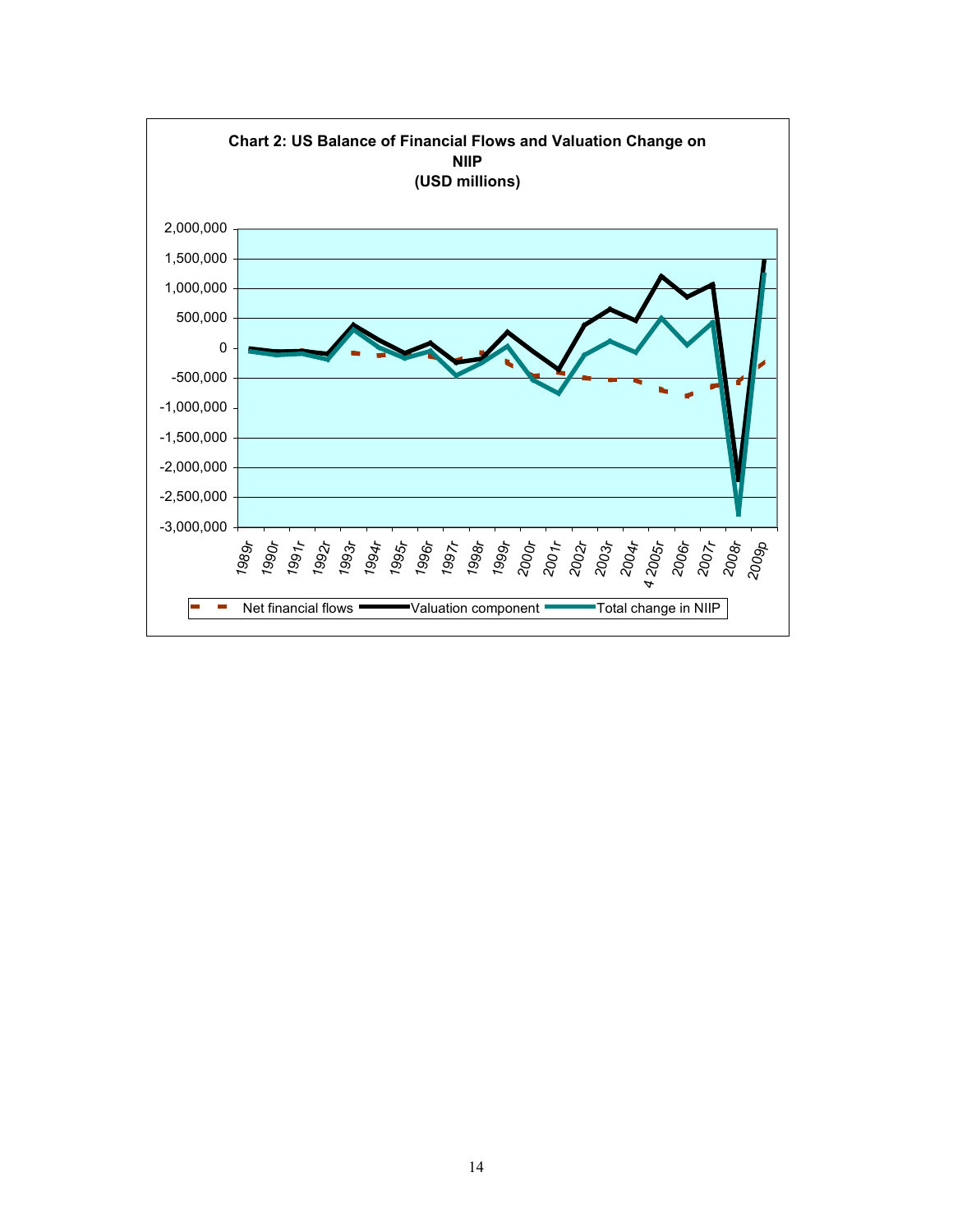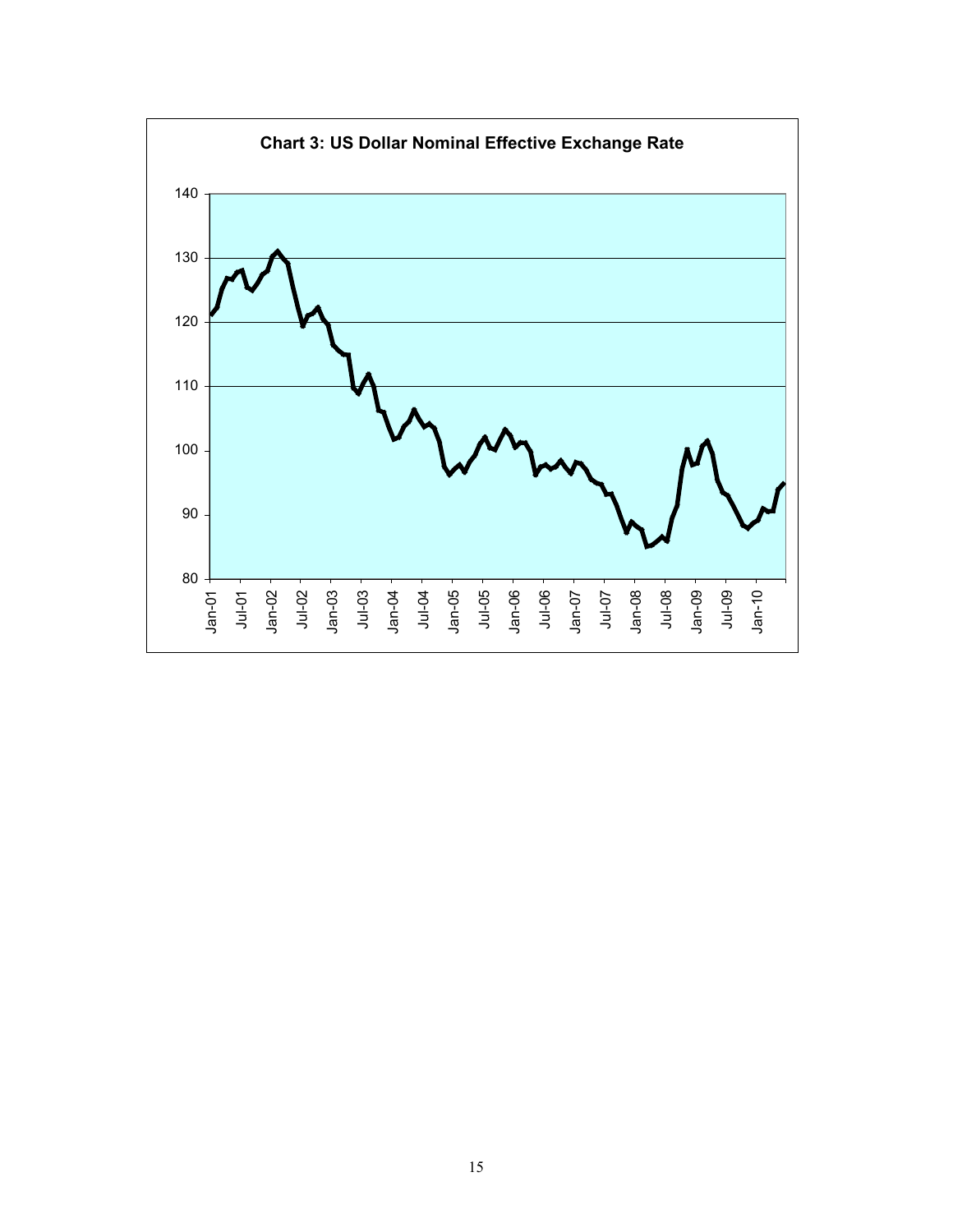